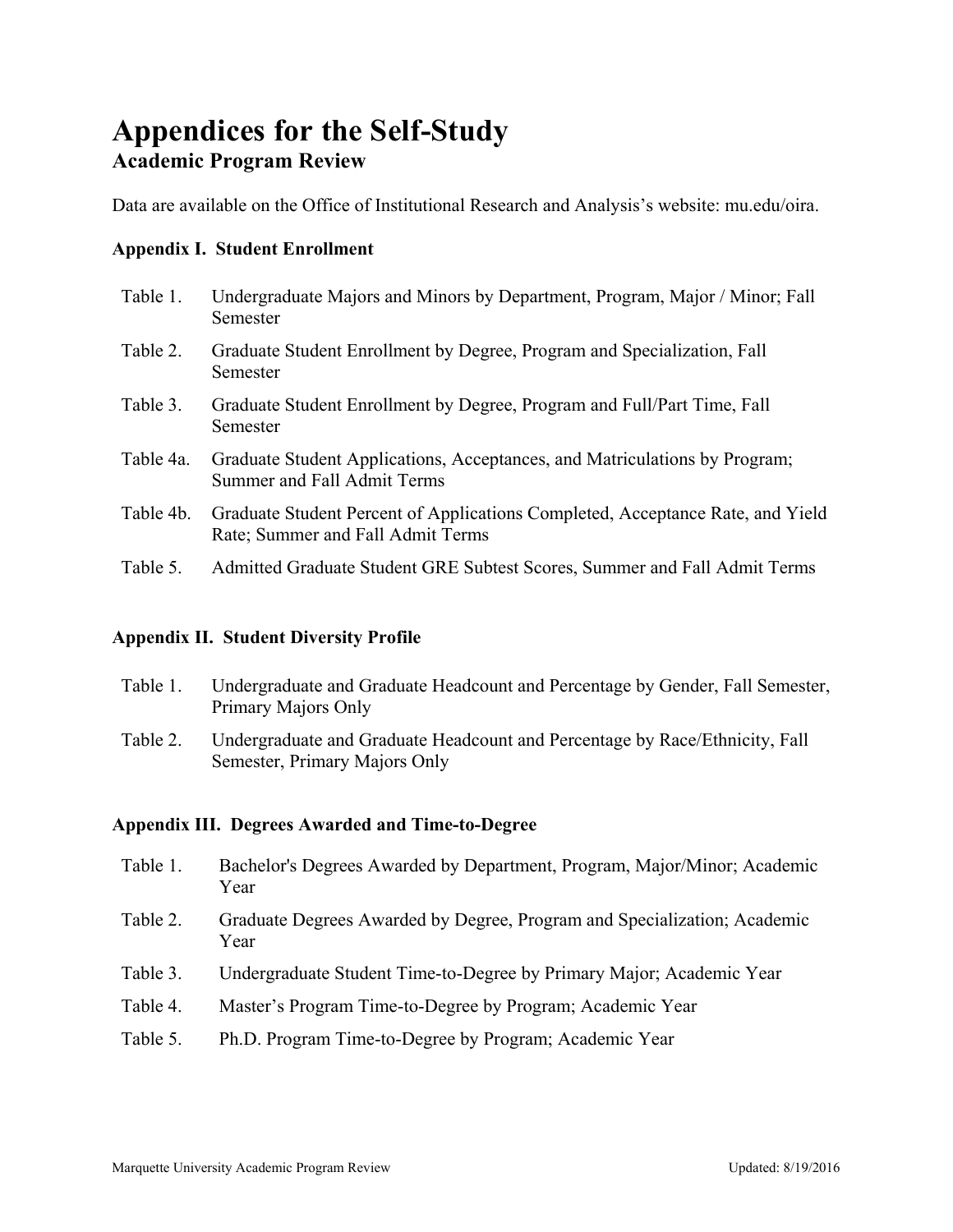### **Appendix IV. Assessment of Student Learning Outcomes**

Table 1. Assessment Process Rating Guide (Note: this is only available in the year a program undergoes review.)

#### **Appendix V. High Impact Learning Experiences**

- Table 1a. Number of Undergraduate Sections by Subject and High Impact Experience, Academic Year
- Table 1b. Number of Undergraduate Students Enrolled by Subject and High Impact Experience; Academic Year
- Table 2a. Number of Graduate Sections by Subject and High Impact Experience; Academic Year
- Table 2b. Number of Graduate Students Enrolled by Subject and High Impact Experience; Academic Year

#### **Appendix VI. Post-Graduation Student Outcomes**

- Table 1. Undergraduate First Destination Survey Results
- Table 2. Graduate Student Outcomes (Not yet available)

#### **Appendix VII. Student Survey Data**

- Table 1. Results from the Graduating Senior Survey by Major, Primary Majors Only
- Table 2. Results of Graduate Student Survey by Program (Not yet available)

#### **Appendix VIII. Teaching and Instructional Capacity**

- Table 1. Number of Sections Taught by Department, Subject and Level; Academic Year
- Table 2. Student Credit Hours Taught by Department, Subject and Level; Academic Year
- Table 3. Percent of Department Student Credit Hours Taught to Non-Majors by Level; Academic Year
- Table 4. Percent of Student Credit Hours Taught by Faculty Type, Subject, and Level; Academic Year
- Table 5a. Faculty Teaching Load Statistics: Total Number of Organized Class Sections (OCS) by Faculty Type; Academic Year